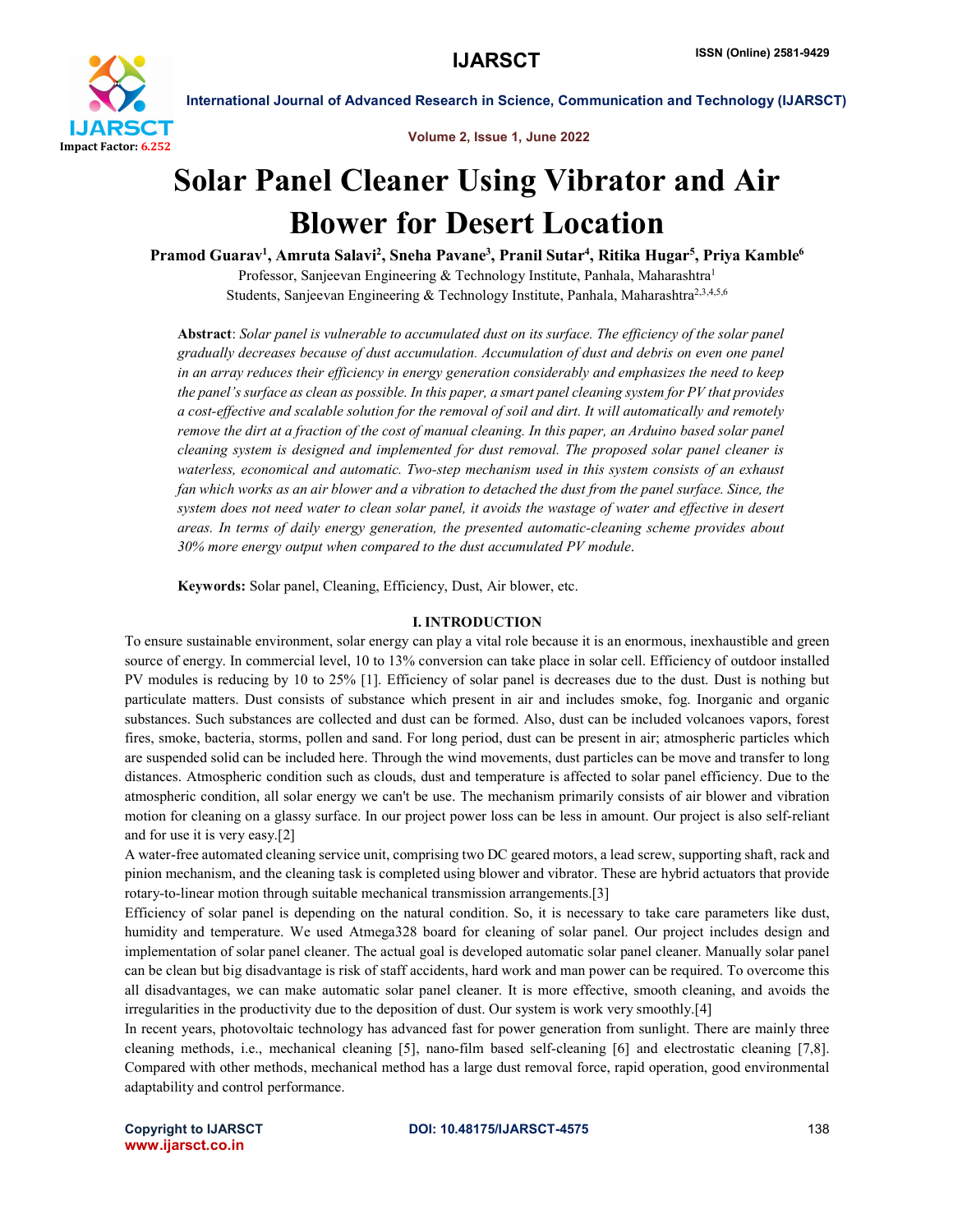

#### Volume 2, Issue 1, June 2022

However, the mechanical cleaning system usually has a bulky and heavy structure owing to its driving components. There are mainly three cleaning methods, i.e., mechanical cleaning [5], nano-film based self-cleaning [6] and electrostatic cleaning [7,8]. Compared with other methods, mechanical method has a large dust removal force, rapid operation, good environmental adaptability and control performance. However, the mechanical cleaning system usually has a bulky and heavy structure owing to its driving components. [9,10]

## II. BLOCK DIAGRAM

Figure below shows the block Diagram of Solar panel cleaner. For cleaning solar panel, we design and develop the system. The system works in vertical direction. For cleaning the dust, we are going to use two techniques. One is by using a blower and other is by using the vibrator the dust is cleaned. We can use a DC air blower for this purpose. The vibration motion is generated by the series of high-speed DC motors. There will be off-centered loads connected to the motor shafts which will cause the vibrations. There Whole system is controlled using microcontroller. The logic supply and motor supply are designed differently to avoid damage of the controller. The microcontroller used is Atmega328. The cleaning process is repeated twice a day; for that purpose, we will use a RTC IC module which will keep track of the time. RTC is a real time clock.



Figure 1: Block Diagram

## III. METHODOLOGY AND DESIGN

The proposed solar panel cleaning system uses two-step cleaning techniques. First, vibration is start for deatched the dust from the surface of the panel, vibration purpose we used dc motors. Then air blower removes dust from surface of the panel using up-down structure as much as possible. For up-down mechanism we used two dc motors. This system is time based system. Therefore, no water is needed for the system for cleaning. This feature keeps the solar panel safe from scratch. The proposed solar panel cleaning system is fabricated with easily accessible components. The prime units are solar panel, microcontroller (Arduino Uno), DC motors, Air blower, Relays, LCD, Real time clock. The specifications and motive of some major components used in the proposed cleaning method are presented in Table I.

| <b>Name</b>                 | <b>Purpose and Rating</b>                                                               |     |
|-----------------------------|-----------------------------------------------------------------------------------------|-----|
| Solar panel                 | A 40W solar panel is used in this system. Its output voltage and current are 18.20V and |     |
|                             | 2.20 A, respectively.                                                                   |     |
| Arduino UNO                 | We used ATmega328 microcontroller, its input voltage is 7-12v.                          |     |
| Air blower                  | Air blower is used for cleaning to blow out the sand on the surface of the solar panel. |     |
| De Motor                    | De motor is used for vibration, blower and up-down mechanism.                           |     |
| <b>Copyright to IJARSCT</b> | <b>DOI: 10.48175/IJARSCT-4575</b>                                                       | 139 |

## TABLE I: PROPERTIES OF MAJOR COMPONENTS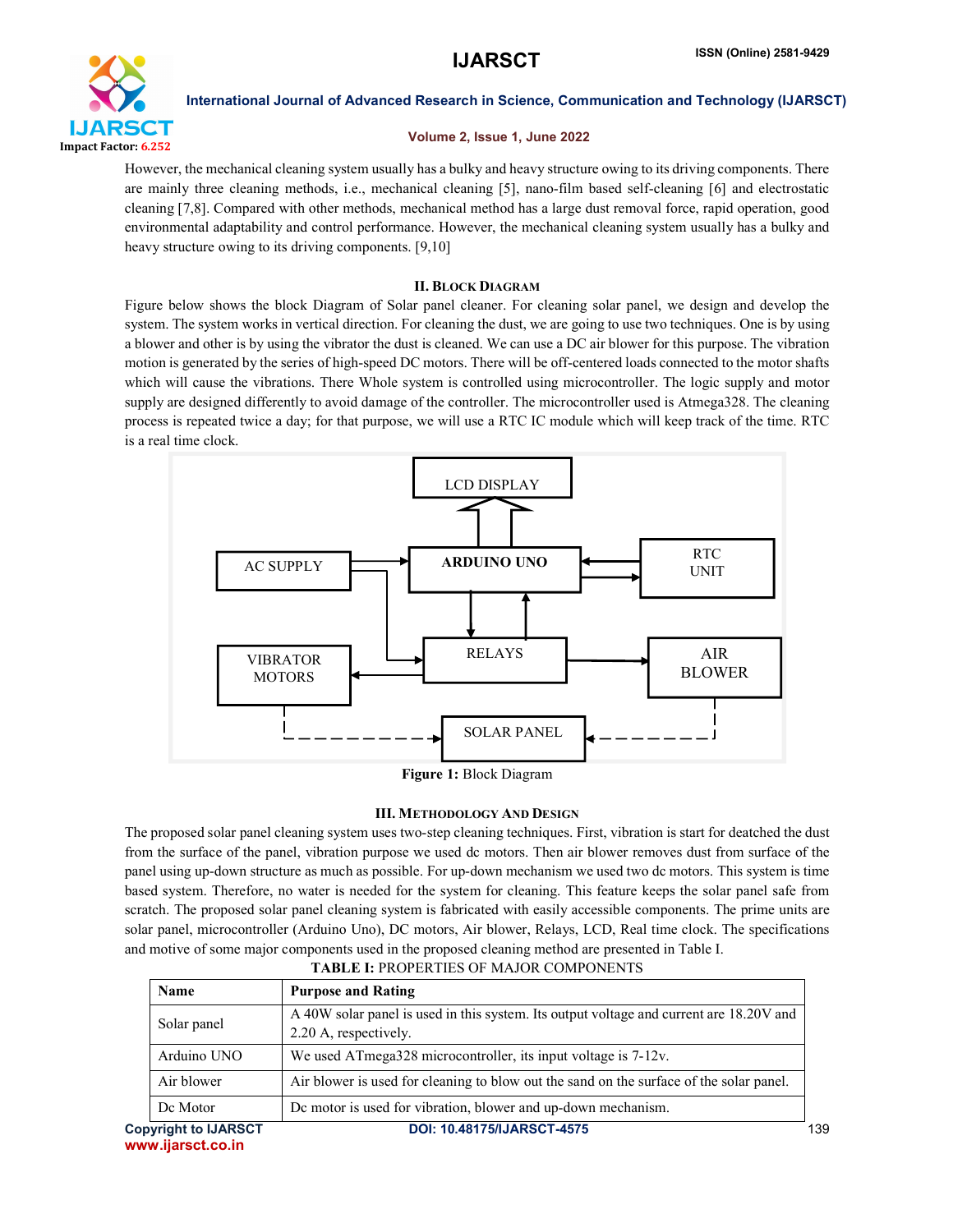

#### Volume 2, Issue 1, June 2022

| Relay           | We used 4 voltage relays for vibration, blower, up $\&$ down mechanism            |  |  |  |  |
|-----------------|-----------------------------------------------------------------------------------|--|--|--|--|
| Real time clock | The DS1307 serial real time clock is a low power, full binary-coded decimal (BCD) |  |  |  |  |
|                 | clock/calendar plus 56 bytes of NV SRAM.                                          |  |  |  |  |

Some other components are used in this system as supporting components. We were marked the air blower with the help of cpu exhaust fan, dc motor using pvc pipe. This blower sucks the outside air and blow towards the panel surface to move out the dust from surface. The vibration motion is generated by the series of high-speed DC motors. There will be off-centered loads connected to the motor shafts which will cause the vibrations. Push button is also utilized here to set the limit of the movement of the cleaning Mechanism. Blower is used to remove the dust from the surface of the solar panel. The complete circuit diagram of the proposed solar panel cleaner is shown in Figure 1.



Figure 2: Complete Circuit Diagram of Proposed System

The Arduino uno are shown in the middle of the diagram which has 6 pins connected to the LCD (LM016L), 4 pin connected to IC (ULN20034) & 3 pins connected to RTC(DS1307). We give the supply to the Arduino and relay is 12V & 9V respectively. Ic connection goes to voltage relays which is parallely connected.

#### IV. HARDWARE IMPLEMENTATION

The proposed solar panel cleaning system is automatic and handmade. Simple architectural design is seen in this system including solar panel, cleaning mechanism. A 40W solar panel module is used here which provides an output voltage of 18.20V (open circuit voltage). The output of the solar panel depends on the sunlight. If we start with the body structure of the system. We designed the cleaner with a body that is made from iron.

#### A. Air Blower

In this system we have used a pvc pipe of 63.5 mm and two end caps to seal it's ending, a combination of exhaust fan and motor to suck in the air and then release it through the holes that are provided in the pvc pipe and this mechanism acts as a blower which is used to blow away the dust/sand that has accumulated on the solar panel.



Figure 3: Air Blower

## B. Frame

The frame which is made by iron to support our system, underneath it we have connected a motor of 35000 RPM and off-centered load is connected to the shaft of the motor so due to which it provides vibration to our solar panel so that the larger partical of sand/dust slides down without damaging the solar panel. We have also used a rack and pinion to hold and provide linear moment of blower by using two motors of 30 RPM, they are rotated clockwise and anti-clockwise for the up and down moment of the blower.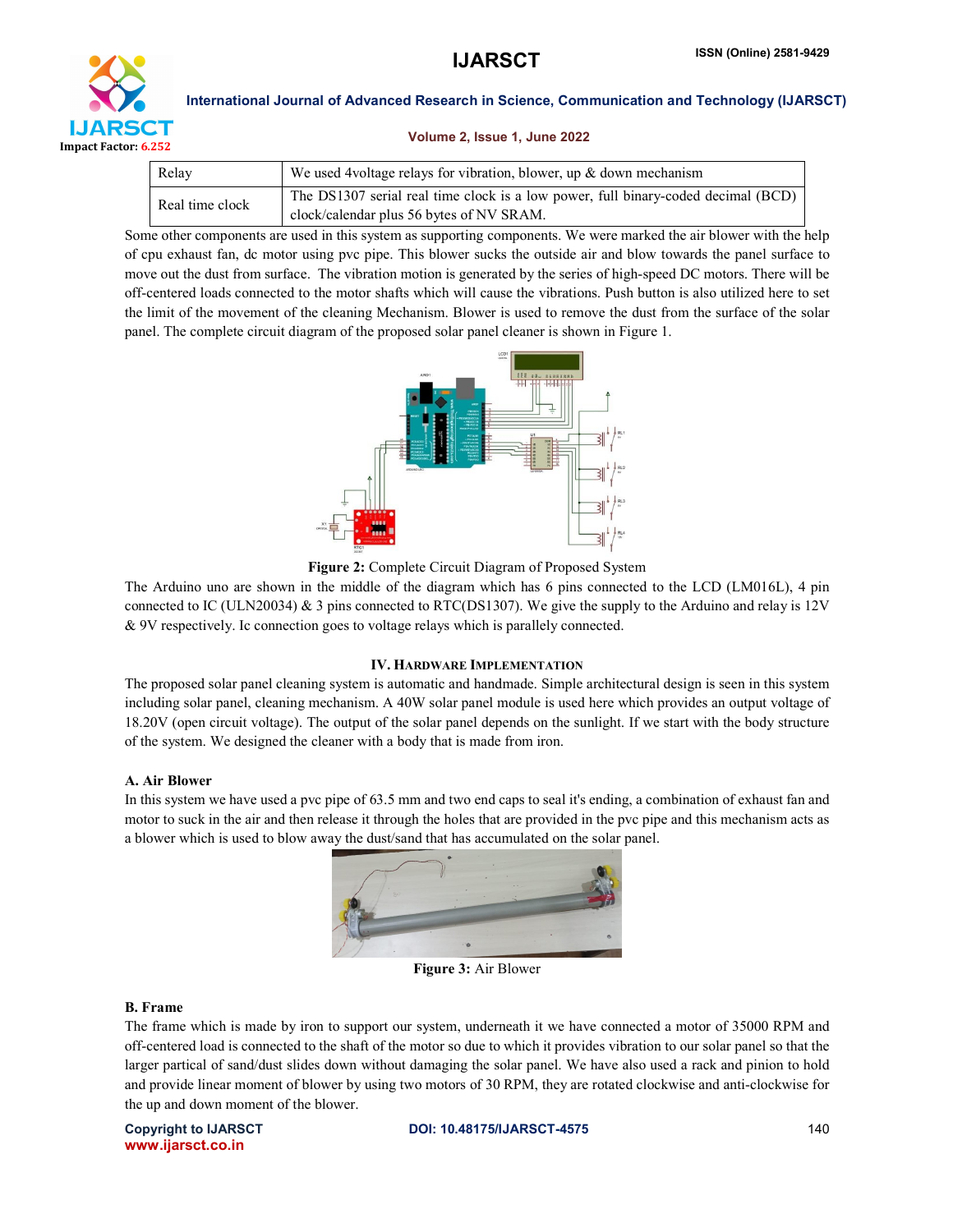# ear

Impact Factor: 6.252

International Journal of Advanced Research in Science, Communication and Technology (IJARSCT)

#### Volume 2, Issue 1, June 2022



Figure 4: Frame

#### C. Electronic Circuit

To make the time based system we have used an ArduinoUNO which has 16 pins, D7(8th pin) - RS(13th pin) is connected to LCD display (LM016L), 5th pin- 2nd pin is connected to ULN2003 pin 1st pin-4th pin which is a used to amplify current cause relay can't be directly connected to Arduino, ULN2003 pin 9th pin- 16th pin is given to relay 1 [vibration], 9th pin -15th pin for relay 2 [blower], 9th pin - 14th pin for relay 3 [up moment], 9th pin - 13th pin for relay 4[down moment]. This system does clean twice a day to save energy we have used real time clock (RTC) to determine the timing of cleaning, VCC to RST is connected to A0 to A2. For better control of our blower, we have taken out two push buttons for UP and down moment.



Figure 5: Electronic Circuit

#### D. Proposed System



Figure 6: Proposed System

This time-based system is controlled by Arduino which is connected to LCD display which shows us the time at which cleaning is supposed to be done. RTC is used for the time management and to let Arduino know when the cleaning has to be done, four voltage relays are used respectively for blower, vibrator and for up and down moment. When the time of cleaning that's given to Arduino occurs the motor used as vibrator starts and the frame of solar panels starts to vibrates so the larger partials of dust/sand slides down, when blower starts to move downwards the small particals are blowen away due to forced air.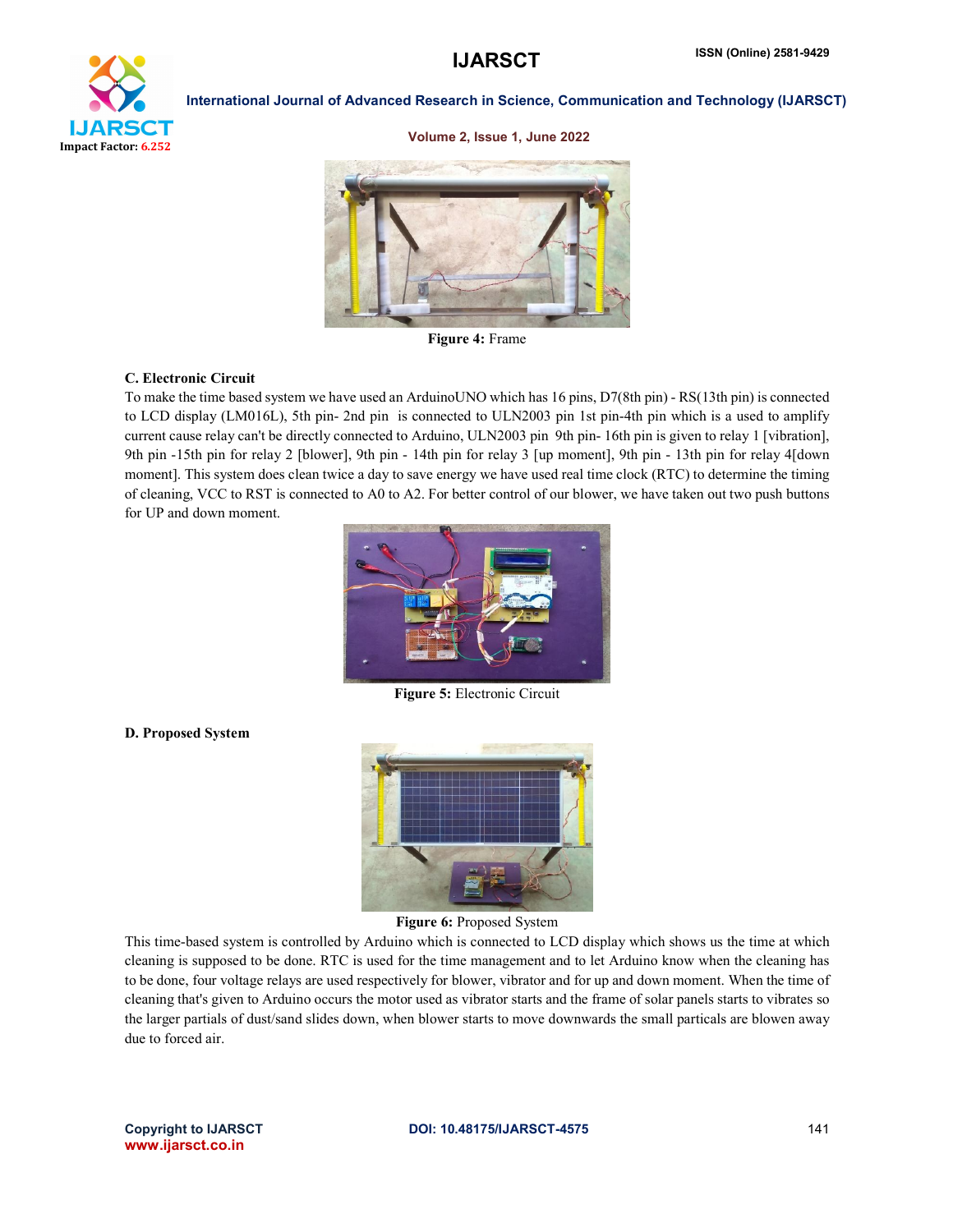

### Volume 2, Issue 1, June 2022

### TABLE II: COST ESTIMATION OF THE PROPOSED SYSTEM

| <b>Components</b>      | Price |
|------------------------|-------|
| $DC$ Motor (35000 rpm) | 500   |
| DC Gear Motor (30 rpm) | 500   |
| Arduino Uno            | 600   |
| DC Voltage Relay       | 100   |
| LCD display            | 170   |
| RTC (real time clock)  | 150   |
| Rack & pinino          | 500   |
| PVC pipe               | 40    |
| End Cap                | 40    |
| Total cost             | 2600  |



Flowchart 1: Flow Chart of the Program Used for Solar Panel Cleaner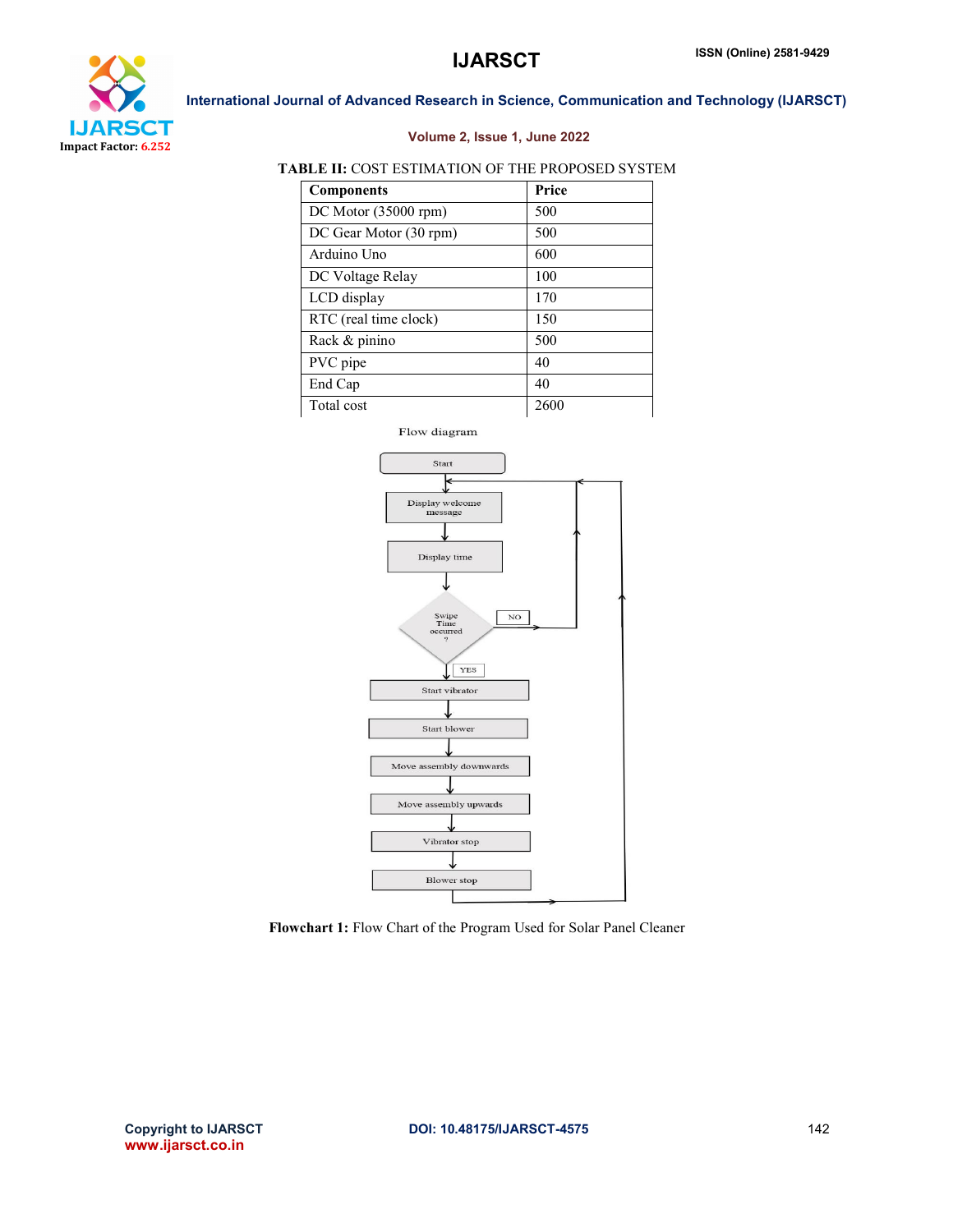

#### Volume 2, Issue 1, June 2022





#### Figure 7: Before Cleaning Figure 8: After Cleaning Figure 8: After Cleaning

Before cleaning the dusty solar panel, it's observed that due the dust particles there's decrease in the output of solar panel as dust tents to reduce the solar radiance that's trapped by solar cells and if left without cleaning it might also damage the solar panel. Shading due to dust particles is a huge issue as accumulation of dust on panel as it leads to formation of hot spot on the panel, if a solar cell is shaded due to dust particle no radiation is trapped and the current that needs to be passed doesn't pass and then that current tries to flow through over cell and the load on that single cell increases and it forms a hot spot, it also causes huge damage to solar panel. After cleaning there's increment in the output of solar panel, maximum amount of radiation is captured and later converted to energy which can be utilized in various fields

TABLE III: RESULTS

| Day                     | Time       | <b>Voltage</b><br>before<br>cleaning<br>(volt) | <b>Current</b><br>before<br>cleaning<br>(am) | Voltage<br>after<br>cleaning<br>(volt) | <b>Current</b><br>after<br>cleaning<br>(am) | <b>Calculated</b><br>power<br>before<br>cleaning<br>(watt) | Calculate<br>d<br>power<br>after<br>cleaning<br>(watt) | <b>Efficiency</b><br>increased<br>(%) |
|-------------------------|------------|------------------------------------------------|----------------------------------------------|----------------------------------------|---------------------------------------------|------------------------------------------------------------|--------------------------------------------------------|---------------------------------------|
| 1                       | 10.00 AM   | 19.5                                           | 0.55                                         | 20.0                                   | 0.54                                        | 10.725                                                     | 10.8                                                   | 0.6                                   |
|                         | 2.00 PM    | 19.4                                           | 0.53                                         | 19.8                                   | 0.536                                       | 10.282                                                     | 10.6128                                                | 3.21                                  |
| $\overline{2}$          | $10.00$ AM | 19.3                                           | 0.53                                         | 19.76                                  | 0.53                                        | 10.229                                                     | 10.47                                                  | 2.35                                  |
|                         | 2.00 PM    | 19.5                                           | 0.54                                         | 19.9                                   | 0.54                                        | 10.335                                                     | 10.746                                                 | 3.91                                  |
|                         | 10.00 AM   | 19.4                                           | 0.53                                         | 19.8                                   | 0.53                                        | 10.282                                                     | 10.494                                                 | 2.02                                  |
| 3                       | 2.00 PM    | 19.55                                          | 0.54                                         | 20.0                                   | 0.54                                        | 10.557                                                     | 10.8                                                   | 2.30                                  |
| $\overline{\mathbf{4}}$ | 10.00 AM   | 19.3                                           | 0.535                                        | 19.4                                   | 0.54                                        | 10.32                                                      | 10.47                                                  | 1.45                                  |
|                         | 2.00 PM    | 19.5                                           | 0.54                                         | 20.0                                   | 0.54                                        | 10.53                                                      | 10.8                                                   | 2.56                                  |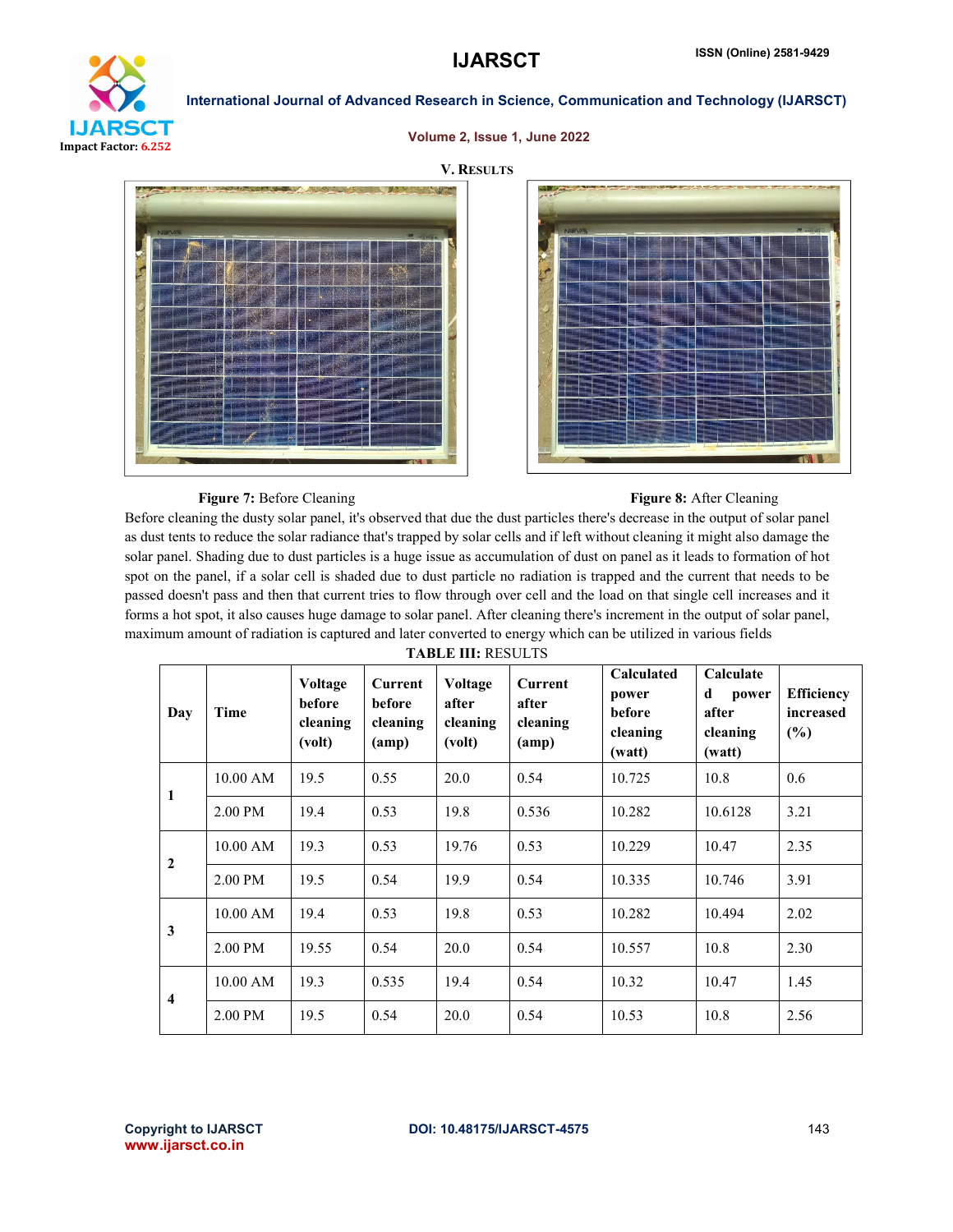

Volume 2, Issue 1, June 2022





#### VI. CONCLUSION

To ensure complete use of the radiated solar energy, one needs to ensure that the solar panel is cleaned. Cleaning the solar panel everyday seems difficult and overrated. Hence automatic solar cleaning finds application which also ensures the increased production of energy. Our system can be installed on single solar panel. The cleaning action of blower and vibrator nicely works in vertically direction. After using our system, we can conclude that there is 2 % of increment in the efficiency. Our system becomes benefited for smaller solar panel located in desert and dusty areas.

#### **REFERENCES**

- [1]. R.G. Weliwaththage and S.P.R. Arachchige, "Solar Energy Technology" (2020), ISSN 2714-1837
- [2]. Md. Rawshan Habib, Md Shahnewaz Tanvir, Ahmed Yousuf Suhan, "Automatic Solar Panel Cleaning System Based on Arduino for Dust Removal" (2021)
- [3]. Redekar, A.; Deb, D.; Ozana, S. Functionality Analysis of Electric Actuators in Renewable Energy Systems— A Review. Sensors 2022, 22, 4273. https://doi.org/10.3390/s22114273
- [4]. Lu, X.; Zhang, Q.; Hu, J. A linear piezoelectric actuator based solar panel cleaning system. Energy 2013, 60, 401–406. https://doi.org/10.1016/j.energy.2013.07.058.
- [5]. Sorndach, Thanapon, Noppadol Pudchuen, and Pornsak Srisungsitthisunti. "Rooftop Solar Panel Cleaning Robot Using Omni Wheels." (2018)
- [6]. Jaradat, Mohammad A., Mohammad Tauseef, Yousuf Altaf, Roba Saab, Hussam Adel, Nadeem Yousuf, and Yousef H. Zurigat. "A fully portable robot system for cleaning solar panels." In 2015 10th International Symposium on Mechatronics and its Applications (ISMA), pp. 1-6.
- [7]. Kawamoto, Hiroyuki, and Takuya Shibata. "Electrostatic cleaning system for removal of sand from solar panels." Journal of Electrostatics 73
- [8]. Aravind, G., Gautham Vasan, TSB Gowtham Kumar, R. Naresh Balaji, and G. Saravana Ilango. "A Control Strategy for an Autonomous Robotic Vacuum Cleaner for Solar Panels." In 2014 Texas Instruments India